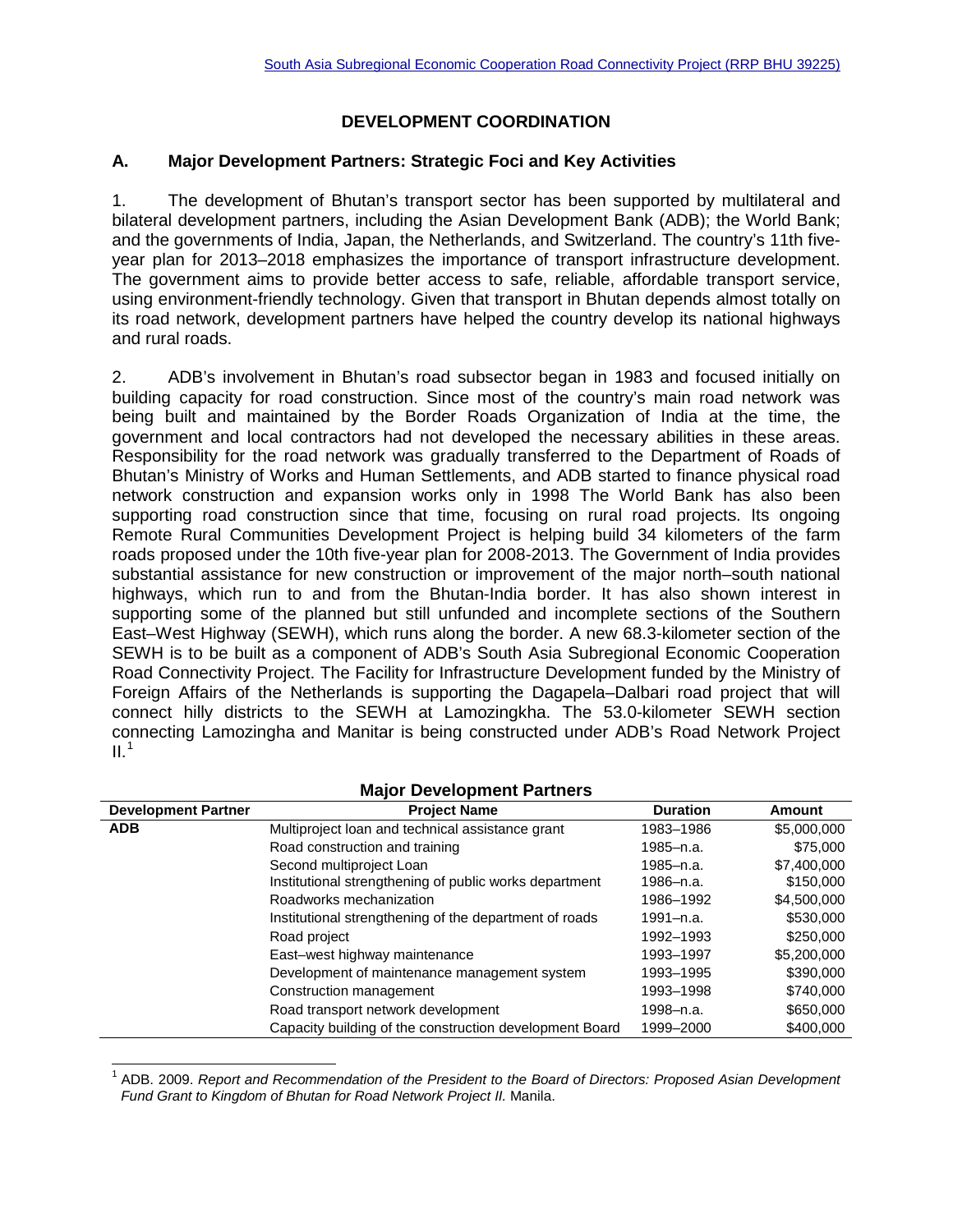| <b>Development Partner</b> | <b>Project Name</b>                                                             | <b>Duration</b> | <b>Amount</b>             |
|----------------------------|---------------------------------------------------------------------------------|-----------------|---------------------------|
|                            | Road improvement                                                                | 2000-2006       | \$9,600,000               |
|                            | Road planning and management strengthening                                      | 2000-2003       | \$954,000                 |
|                            | Road network expansion                                                          | 2003-2004       | \$500,000                 |
|                            | Road network project                                                            | 2005-2011       | \$27,300,000              |
|                            | Capacity building for road safety and road asset                                | 2005-2010       | \$300,000                 |
|                            | management                                                                      |                 |                           |
|                            | Preparing the road network project II                                           | 2008-2009       | \$650,000                 |
|                            | Road network project II                                                         | 2009-2015       | \$39,160,000              |
|                            | Capacity building of the department of roads                                    | 2009-2010       | \$400,000                 |
|                            | Bhutan transport 2040 integrated strategic vision                               | 2010-2011       | \$500,000                 |
|                            | Preparing road network project II (additional financing)                        | 2011-2012       | \$650,000                 |
|                            | South Asia road safety program                                                  | 2011-2014       | \$700,000                 |
| <b>World Bank</b>          |                                                                                 | 1999-2006       |                           |
|                            | Japanese grant for rural access project<br>Rural access project                 | 1999-2006       | \$196,000<br>\$11,600,000 |
|                            |                                                                                 | 2007-2012       |                           |
|                            | Second rural access project                                                     |                 | \$10,000,000              |
| <b>Austria</b>             | Remote rural communities development project                                    | 2012-2018       | \$9,000,000               |
|                            | TA to Hesothangkha mechanical workshop                                          | 2000-n.a.       | Nu7,600,812               |
| India                      | Various road projects under 9th five-year plan                                  | 2003-2008       | Rs2,830,100,000           |
|                            | Various road projects under 10th five-year plan                                 | 2008-2013       | Rs4,483,780,000           |
|                            | Various road projects under 11th five-year plan                                 | 2013-2018       | Rs8,585,020,000           |
| Japan                      | Improvement of the equipment for road construction and<br>maintenance           | 1987            | n.a.                      |
|                            | Improvement of the equipment for road construction and<br>maintenance (phase 2) | 1995            | n.a.                      |
|                            | Study on national highway bridge construction                                   | 1997-1998       | n.a.                      |
|                            | Reconstruction of bridges (construction)                                        | 2001-2003       | ¥1,713,000,000            |
|                            | Second phase reconstruction of bridges                                          | 2005-2007       | ¥1,302,000,000            |
|                            | Third phase reconstruction of bridges (detailed design)                         | 2009-2010       | ¥62,000,000               |
|                            | Third phase reconstruction of bridges (construction)                            | 2009-2014       | ¥2,494,000,000            |
| <b>The Netherlands</b>     | Rural access technical assistance project                                       | 2000-n.a.       | f1,995,000                |
|                            | EFRC support project                                                            | 2003-n.a.       | Nu33,000,000              |
|                            | Dagapela-Dalbari road project                                                   | 2013-2019       | €11,358,000               |
| <b>Switzerland</b>         | Puna Tsang Chhu bridge phase II                                                 | 1999-n.a.       | SwF2,393,000              |
|                            | Suspension bridge program phase IV Part II                                      | 1999-n.a.       | SwF2,490,000              |
|                            | Reconstruction of seven suspension bridges                                      | 2001-n.a.       | Nu9,759,000               |
|                            | Suspension bridge program, phase V                                              | 2003-n.a.       | SwF2,495,000              |
|                            | <b>EFRC</b> support project                                                     | 2003-n.a.       | Nu39,000,000              |
|                            |                                                                                 |                 |                           |

ADB = Asian Development Bank, EFRC = environment-friendly road construction, n.a. = information not available, TA = technical assistance, f = Dutch guilder,  $\epsilon$  = euro, ¥ = yen, Nu = ngultrum, Rs = India rupees, SwF = Swiss franc Sources: Asian Development Bank and Bhutan Ministry of Finance.

#### **B. Institutional Arrangements and Processes for Development Coordination**

3. ADB's assistance and its collaboration with development partners have remained within the overall development framework provided in the government's five-year plans and in line with the key sector development initiatives. These include Bhutan 2020, the country's long-term vision document, and the Road Sector Master Plan (2007–2027), prepared in 2006 with ADB assistance.<sup>[2](#page-1-0)</sup> ADB has planned its support in close collaboration with the World Bank and other key development partners. With the establishment of ADB's Bhutan Resident Mission in 2012, coordination with other development partners has been and is being strengthened further.

<span id="page-1-0"></span><sup>2</sup> Government of Bhutan, Planning Commission. 1999. *Bhutan 2020: A Vision for Peace, Prosperity, and Happiness*. Thimphu.  $\overline{a}$